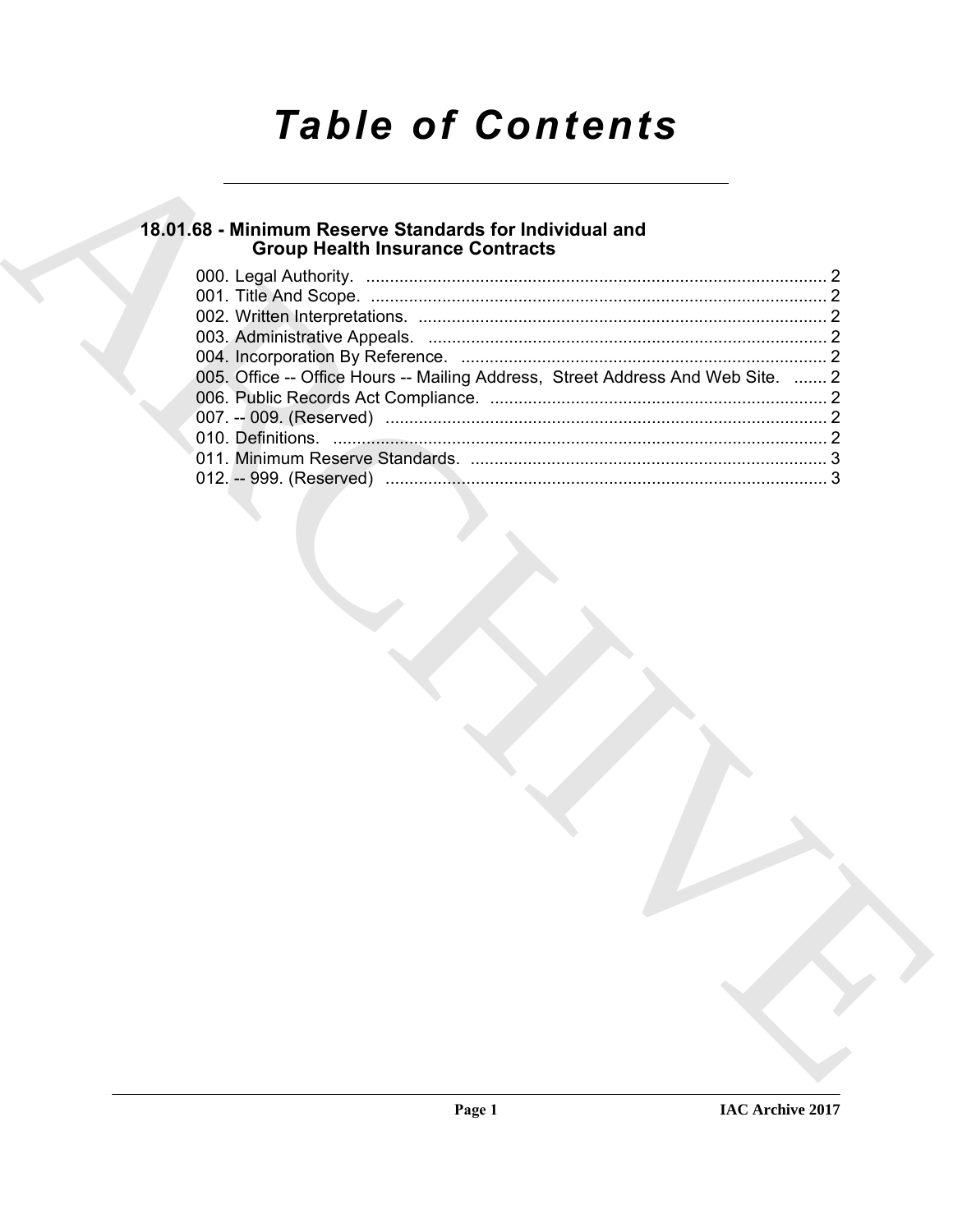#### **IDAPA 18 TITLE 01 CHAPTER 68**

#### **18.01.68 - MINIMUM RESERVE STANDARDS FOR INDIVIDUAL AND GROUP HEALTH INSURANCE CONTRACTS**

#### <span id="page-1-1"></span><span id="page-1-0"></span>**000. LEGAL AUTHORITY.**

This rule is promulgated and adopted pursuant to and in accordance with the provisions of Sections 41-211, 41-355 and 41-608, Idaho Code, and Title 67, Chapter 52, Idaho Code. (3-30-07) and 41-608, Idaho Code, and Title 67, Chapter 52, Idaho Code.

#### <span id="page-1-2"></span>**001. TITLE AND SCOPE.**

**01. Title**. This rule shall be cited as IDAPA 18.01.68, "Minimum Reserve Standards for Individual and ealth Insurance Contracts." (3-30-07) Group Health Insurance Contracts."

**02.** Scope. These standards apply to all individual and group health (disability) insurance coverages single premium credit disability insurance. including single premium credit disability insurance.

#### <span id="page-1-3"></span>**002. WRITTEN INTERPRETATIONS.**

In accordance with Section 67-5201(19)(b)(iv), Idaho Code, this agency may have written statements which pertain to the interpretation of the rules of the chapter, or to the documentation of compliance with the rules of this chapter. hese documents will be available for public inspection and copying in accordance with the public records act.

 $(3-30-07)$ 

### <span id="page-1-4"></span>**003. ADMINISTRATIVE APPEALS.**

**CHAPTER 68**<br> **CHAPTER 68**<br> **CHAPTER CHAPTER CONTRACTES CONTRACTES**<br> **CHAPTER CHAPTER CONTRACTES**<br> **CHAPTER CHAPTER CONTRACTES**<br> **CHAPTER CHAPTER CONTRACTES**<br> **CHAPTER CHAPTER CHAPTER CONTRACTES**<br> **CONTRACTES**<br> **CONTRACTE** All administrative appeals shall be governed by Chapter 2, Title 41, Idaho Code, the Idaho Administrative Procedure Act, Title 67, Chapter 52, Idaho Code and IDAPA 04.11.01, "Idaho Rules of Administrative Procedure of the Attorney General." (3-30-07)

#### <span id="page-1-5"></span>**004. INCORPORATION BY REFERENCE.**

The NAIC Accounting Practices and Procedures Manual as adopted by the Director pursuant to Section 41-335, Idaho Code, is hereby incorporated by reference. Idaho Code, is hereby incorporated by reference.

#### <span id="page-1-6"></span>**005. OFFICE -- OFFICE HOURS -- MAILING ADDRESS, STREET ADDRESS AND WEB SITE.**

**01. Office Hours**. The Department of Insurance is open from 8 a.m. to 5 p.m. except Saturday, Sunday (1-30-07) and legal holidays.

**02. Mailing Address**. The department's mailing address is: Idaho Department of Insurance, P.O. Box 83720, Boise, ID 83720-0043. (3-30-07)

**03.** Street Address. The principal place of business is 700 West State Street, 3rd Floor, Boise, Idaho (3-30-07) 83702-0043. (3-30-07)

**04. Web Site Address**. The department's website is http://www.doi.idaho.gov. (3-30-07)

#### <span id="page-1-7"></span>**006. PUBLIC RECORDS ACT COMPLIANCE.**

Any records associated with these rules are subject to the provisions of the Idaho Public Records Act, Title 74, Chapter 1, Idaho Code. (3-30-07) Chapter 1, Idaho Code.

#### <span id="page-1-8"></span>**007. -- 009. (RESERVED)**

#### <span id="page-1-10"></span><span id="page-1-9"></span>**010. DEFINITIONS.**

As used in this valuation standard, the following terms have the following meaning: (10-1-93)

<span id="page-1-11"></span>**NAIC Accounting Practices and Procedure Manual.** The manual annually adopted and published by the National Association of Insurance Commissioners (NAIC) which contains statutory accounting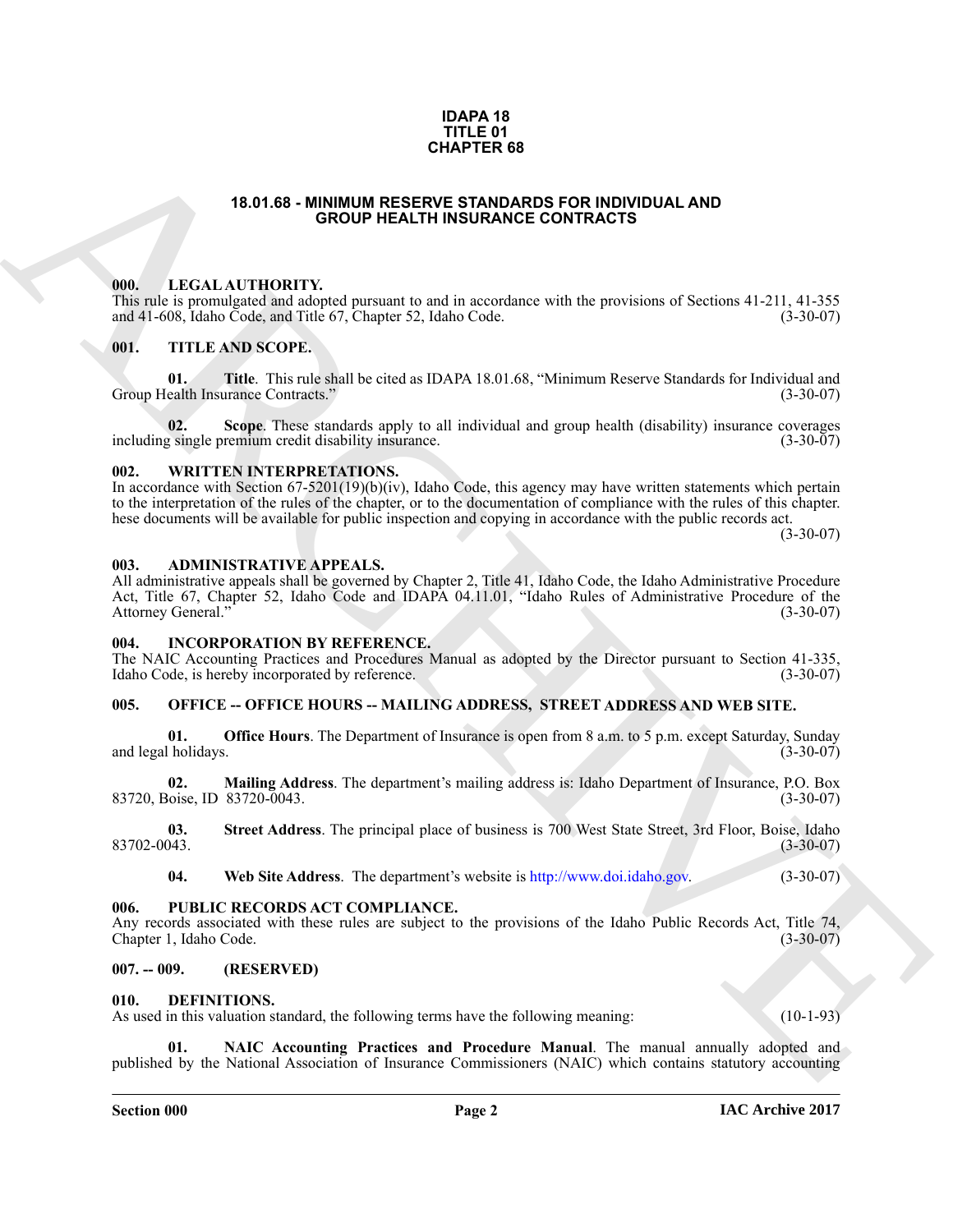#### *IDAHO ADMINISTRATIVE CODE IDAPA 18.01.68 - Minimum Reserve Standards for Department of Insurance Individual & Group Health Insurance Contracts*

guidance, as adopted by the director of the department of insurance in accordance with section 41-335, Idaho Code. (3-30-07)

### <span id="page-2-2"></span><span id="page-2-0"></span>**011. MINIMUM RESERVE STANDARDS.**

Equipment of humanics<br>
and a substitute research is realized to mean on a substitute relation of the state of the state of the state<br>
the state of the state relation of the state of the state of the state of the state of t Unless otherwise prescribed or permitted, the Minimum Reserve Standards for Individual and Group Health Insurance Contracts set forth in the National Association of Insurance Commissioners' Accounting Practices and Procedures Manual apply to all individual and group health (disability) insurance coverages including single premium credit disability insurance. All other credit insurance is not subject to this rule. (3-30-07) premium credit disability insurance. All other credit insurance is not subject to this rule.

<span id="page-2-1"></span>**012. -- 999. (RESERVED)**